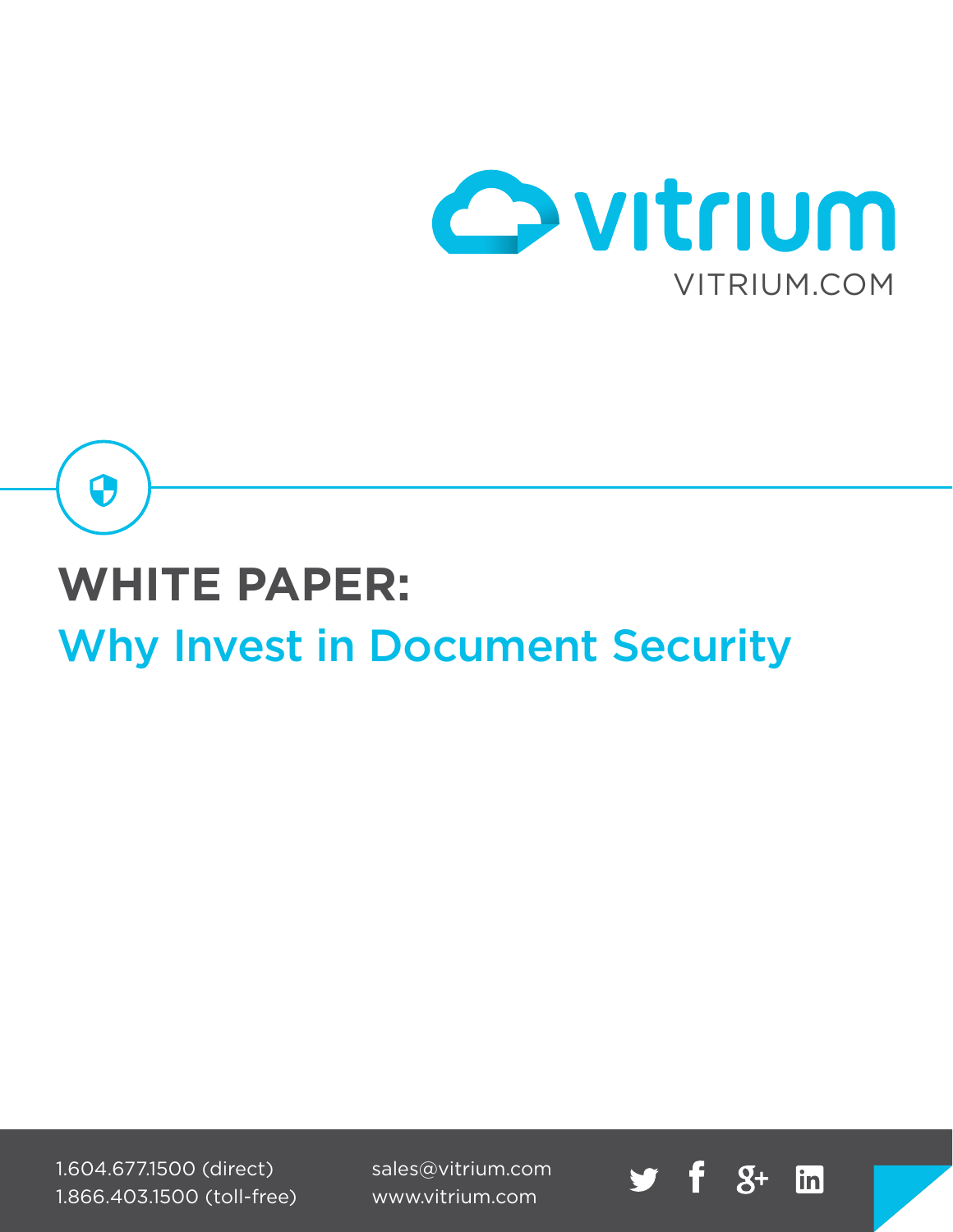

# **Table of Contents**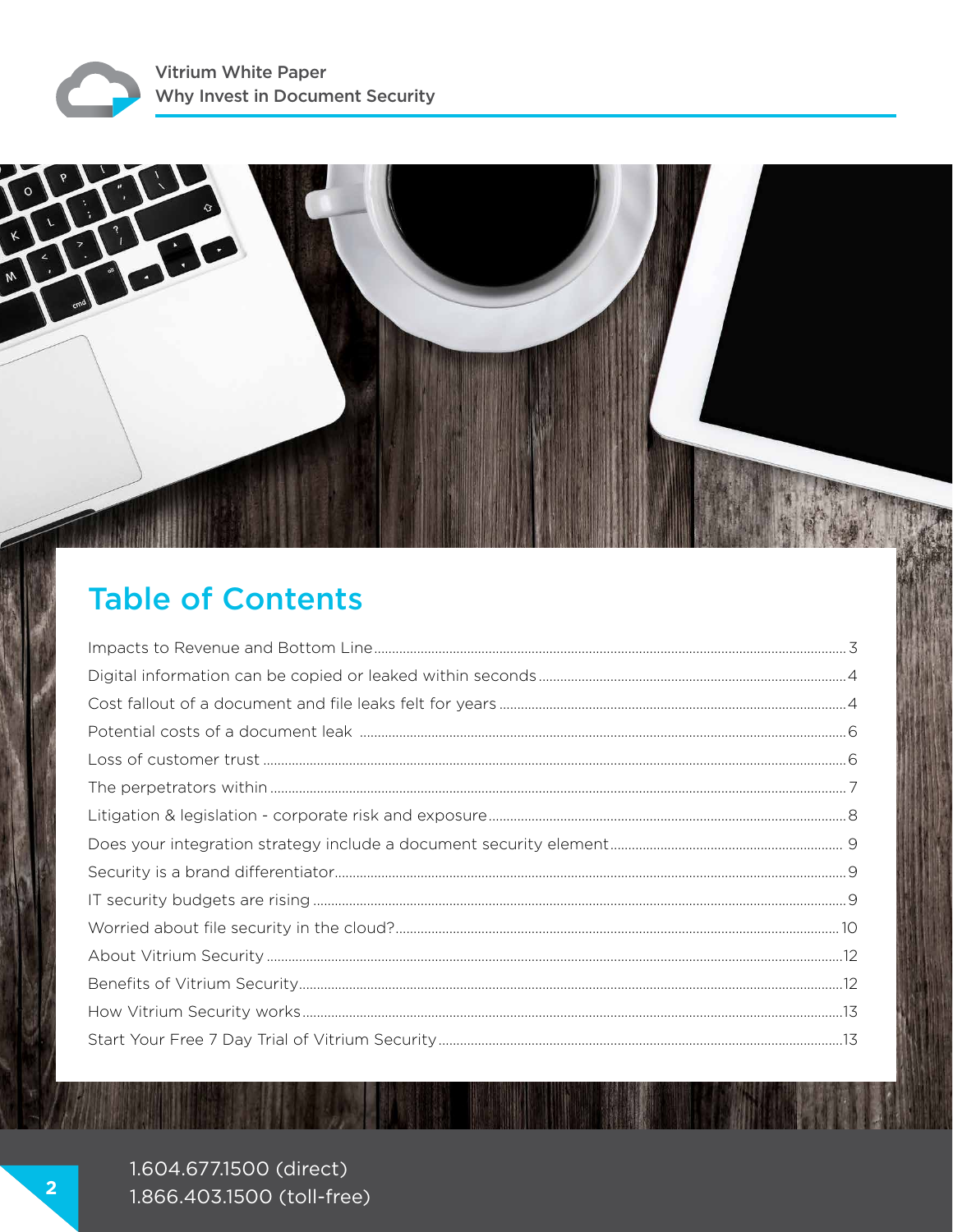Globally, the number of cyber attacks on businesses average 117,339 per day<sup>1</sup>, and the frequency and severity of these attacks are increasing. Many of these preventable attacks cause significant loss to these organizations.

If you have experienced a loss of revenue or a decrease in customer confidence due to information theft, the contents of this white paper will serve to refresh some steps that can be taken to avoid that from occuring in the future. If that is not the case, and you are preemptively considering a document security solution for your business to mitigate concern about the security of your company's content, then this white paper will be equally helpful in outlining some reasons to consider implementig a document security solution.

### Impacts to Revenue and Bottom Line

**The impact of an incident can be felt all across the top line -** 

**immediately.** Revenue streams tied to intellectual property can disappear. Or, in cases where sensitive customer information has been compromised, a reputation hit and a high customer turnover are the direct and indirect consequences respectively.

**The bottom line also takes a hit.** Valuable intellectual assets can be lost (or worse, sold and used by competitors), investigation and legal services needed, capital costs incurred to reinvest in infrastructure to repair the breach, plus PR and marketing to repair and rebuild the company's sales pipeline, reputation and brand. All of which can significantly impact the bottom line for years to come.

> sales@vitrium.com www.vitrium.com **<sup>3</sup>**

Time for a change.

Be proactive and secure your company's confidential and revenue generating content.

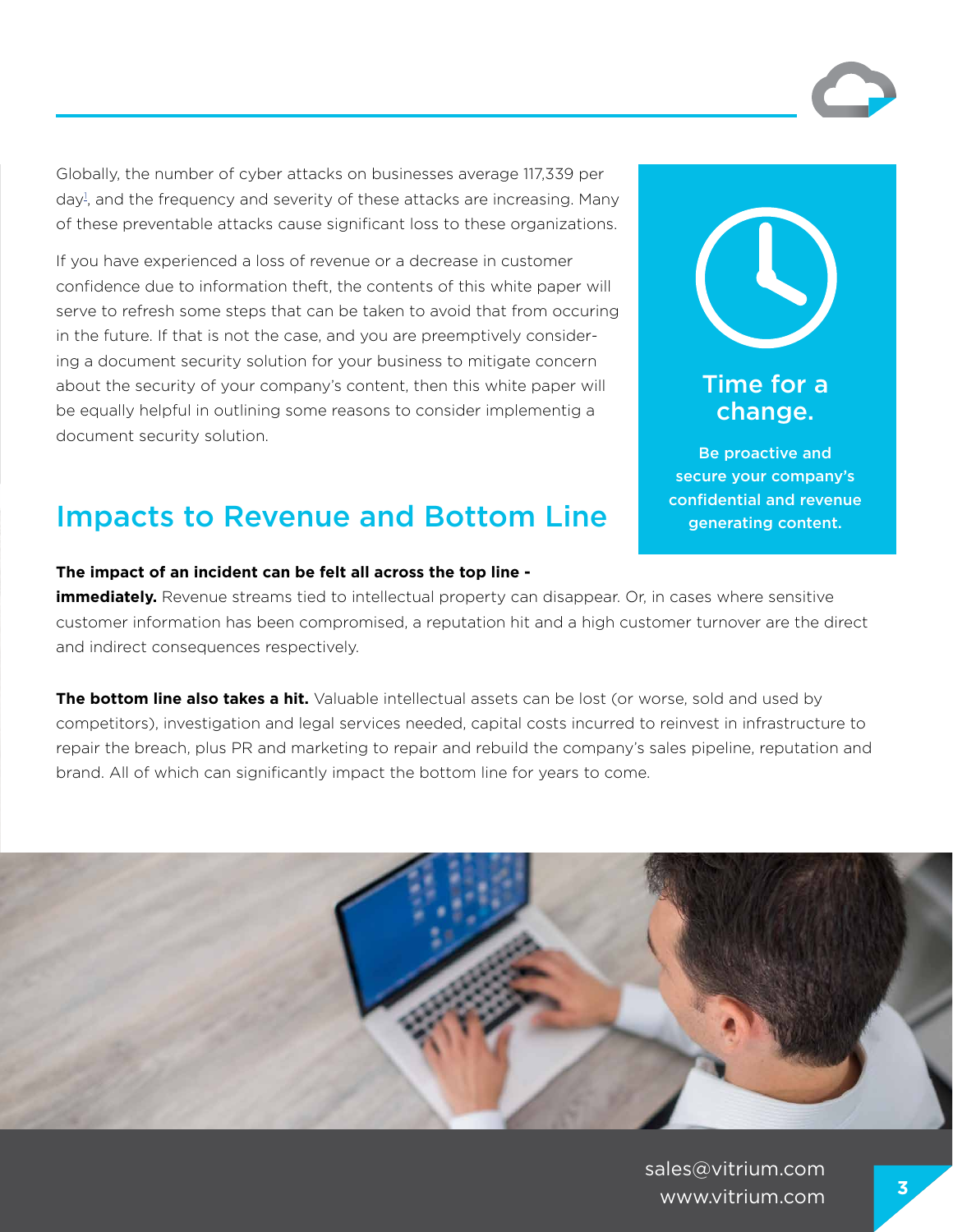#### Digital content can be copied or leaked within seconds

Digital content can be copied within the span of a few seconds and quickly distributed, where the number of copies grows exponentially. Small thefts, plagiarism, and copyright violations happen all the time and most of the time the impact is insignificant. But the potential damage from a major document theft of leak can be substantial.

#### **For most companies, that risk escalates with the volume of content stored and shared.**

The best way to counter such a risk is to ensure that you have a proactive plan to properly monitor and secure information from internal and external threats; a plan that includes **document-level protection.** Even if a document is shared away from a protected network, or onto multiple devices, your valuable or sensitive documents have protection at the file level.

#### Cost fallout of a document or file leak can be felt for years

#### **Experiencing a significant document leak, or even a major data breach, can have dire financial consequences in companies operating in a variety of industries.**

- In August 2016, French naval contractor DCNS had secrets about its Scorpene submarines being built in India leaked<sup>2</sup>. The leak contained more than 22,000 pages outlining details of six submarines DCNS had designed for the Indian Navy, including combat capabilities. The contract with the Indian government was worth \$38 billion, and may affect DCNS's ability to gain or see out contracts with countries like Australia, Poland, Norway, Chile, and Malaysia. Officials believe it was a case of economic warfare by sophisticated hackers, looking to take advantage of business' inability to secure sensitive and confidential documents at a file level. File security controls such as encryption and digital rights management (DRM) could have mitigated costly risks of a document leak such as this.
- Also in August of 2016 the Federal Reserve fined Goldman Sachs \$36.3 million for failing to have policies and training to prevent use of leaked confidential documents<sup>3</sup>. This was in addition to a \$50 million fine levied by the New York State Government for the same incident. A junior Goldman Sachs banker took confidential information from his previous employer, the Federal Reserve Bank of New York, after receiving the information from a former co-worker, still under Fed employment. The stolen documents exposed the Fed's private insights about regulatory matters, and Goldman Sachs used the information in presentations to current and prospective clients. Even though what Goldman Sachs did was illegal, the Fed could have taken steps to protect its documents and keep its former employee from maliciously obtaining crucial information regarding its operations.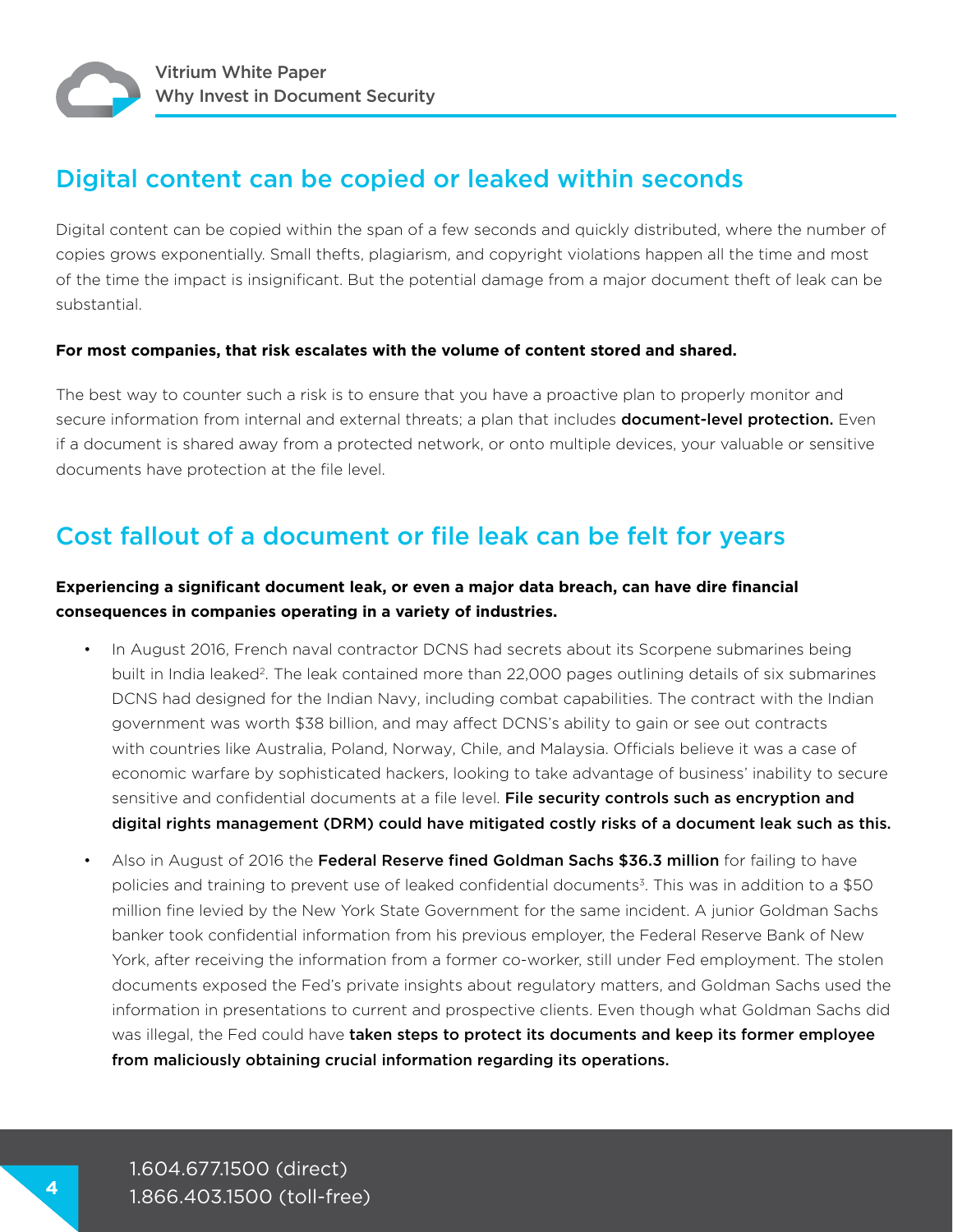- In late 2014, the Sony Pictures Entertainment cyber attack was in the news<sup>4</sup>. While the costs are still to be tallied, estimates of the impacts are in the billions and it's considered to be one of the largest in history. Not only emails and data were taken during the network intrusion, but unsecured documents of all kinds, including confidential contracts with talent, employee payroll and benefit information, and home addresses. It is likely to take years to determine the full impact. While it is yet to be determined if another government was to blame, the fact remains, **if huge companies with their enormous** security budgets and infrastructure are vulnerable, all companies, large, small, and in-between, are vulnerable.
- In 2013, when Target reported that the credit card information of 110 million customers was around in cyberspace<sup>5</sup>, its fourth quarter profit fell almost 50%, second quarter profit for 2014 sank by 62%, full-year earnings forecast has been lowered and total expenses related to the breach stand at \$148 million including related expenses.
- Home Depot's data breach left almost 60 million payment cards vulnerable to misuse<sup>6</sup>. Investigation-related costs are pegged at \$62 million.

For many companies it's difficult to calculate the direct and indirect impacts of a data breach or document loss. It can vary widely depending on the nature of the incident.

The 2016 Cost of Data Breach Study: Global Analysis<sup>7</sup> reported that the average total cost of a data breach was \$4 million, representing a 29% increase since 2013.



#### Data Breaches are expensive

The average cost of an incident is \$3.5 million<sup>2</sup>

Many companies (not just the mega corporations) can benefit from taking the threat to their content seriously. Hackers will probe your security with various recon and vulnerability scans, and target businesses in industries that are known to be less likely to deploy multi-layered security technologies and have less robust governance.

They will specifically go after the valuable information contained in documents that are less protected, in transit, shared, synced to apps, or on devices.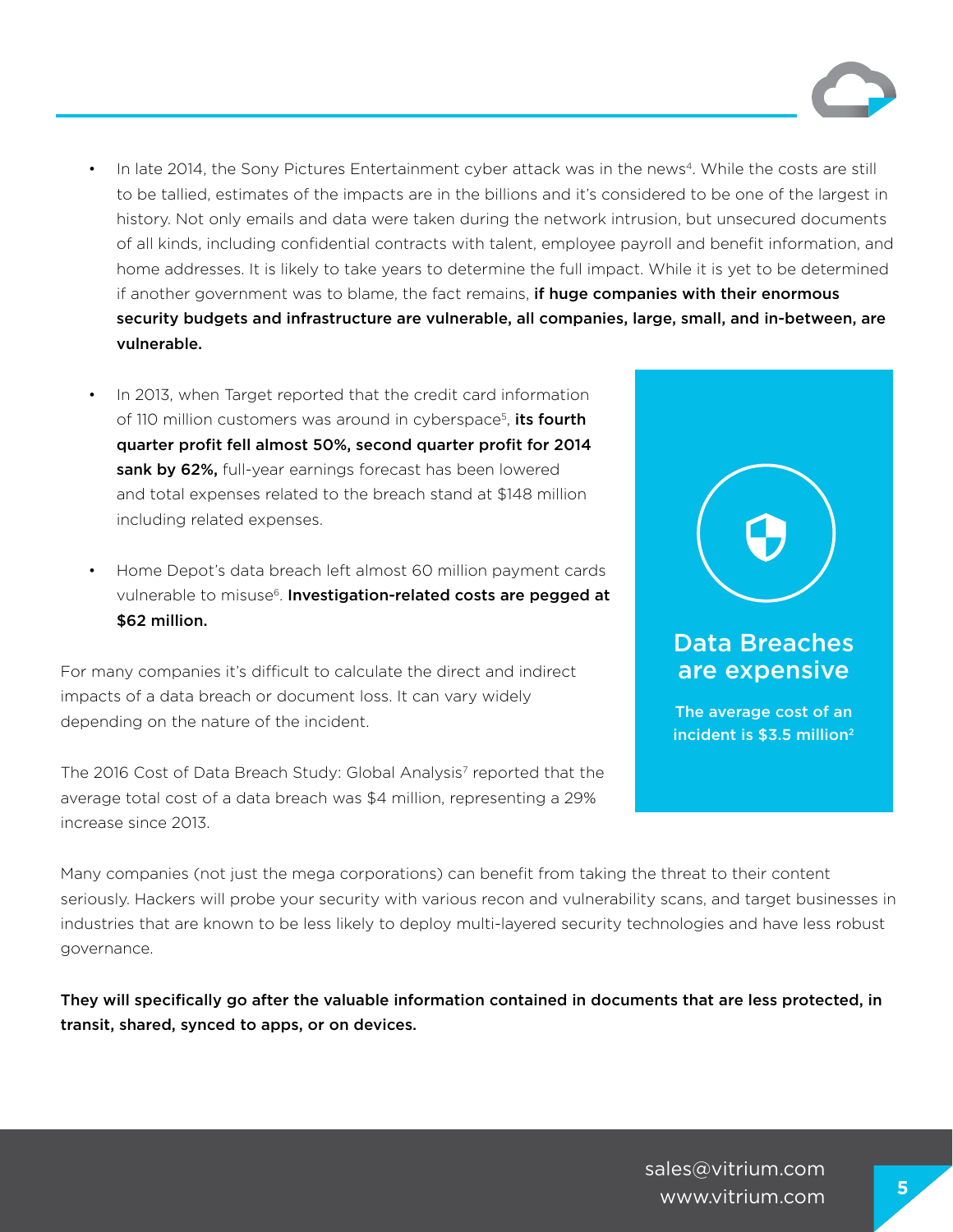#### Potential costs of a document leak

- Loss of customers and/or revenue
- Loss of intellectual property, digital assets, or trade secrets
- Investigative (forensic) services fees
- Legal costs (suits, counter-suits, class-action)
- Infrastructure repair and upgrades
- PR communications services damage control
- Marketing rebuilding brand reputation, trust, & sales pipeline



areas assuming a small, medium, or large incident with your most

valuable or sensitive documents. What would even a 10% loss of revenue mean? How much risk is your organization willing to assume in light of the potential top-to-bottom-line cost estimates?

Data Breaches are expensive

The average cost of an incident is \$3.5 million<sup>2</sup>

#### For many companies, it's becoming a necessity to ensure all corporate data and content is safe - wherever it ends up.

### Loss of customer trust - negative brand capital never fully goes away

Dropbox's data breach put the private data of 6.9 million customers at risk in 2012<sup>8</sup>. Soon afterward, quite a few companies, including Morgan Stanley, restricted employee access to the file hosting service.

A recent survey reveals that 86% of customers were 'not very likely' or 'not at all likely' to do business with a company that had failed to protect credit/debit card details and 82% wouldn't trust a company whose data breach involved home address, email addresses or telephone numbers<sup>9</sup>. In this era where the story lasts 'forever', this kind of public flogging can have negative brand impacts lasting as long as the story is searchable online, creating an brand deficit that any future marketing must overcome.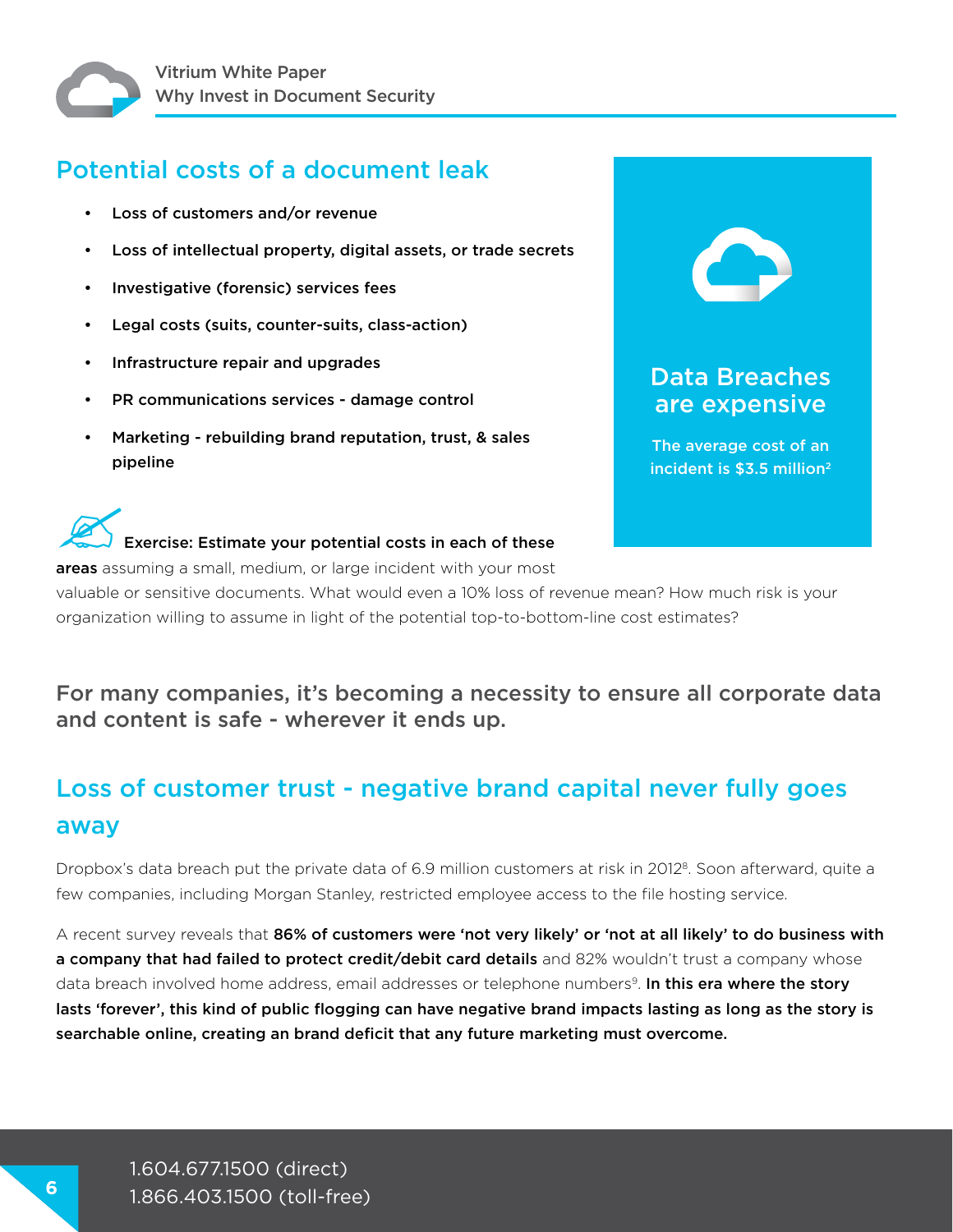

#### The perpetrators within

Digital documents hold all kinds of information - corporate data and customer related - within them. Do you have adequate restrictions and policies in place regarding who can and cannot access sensitive or revenuegenerating documents?



Source: Forrester's Business Technographics® Global Security Survey, 2015

The Forrester report, Understand the State of Data Security And Privacy: 2013 to 2014<sup>10</sup> states that *insiders* are responsible for 39% of all incidents of data breaches occurring in a company.

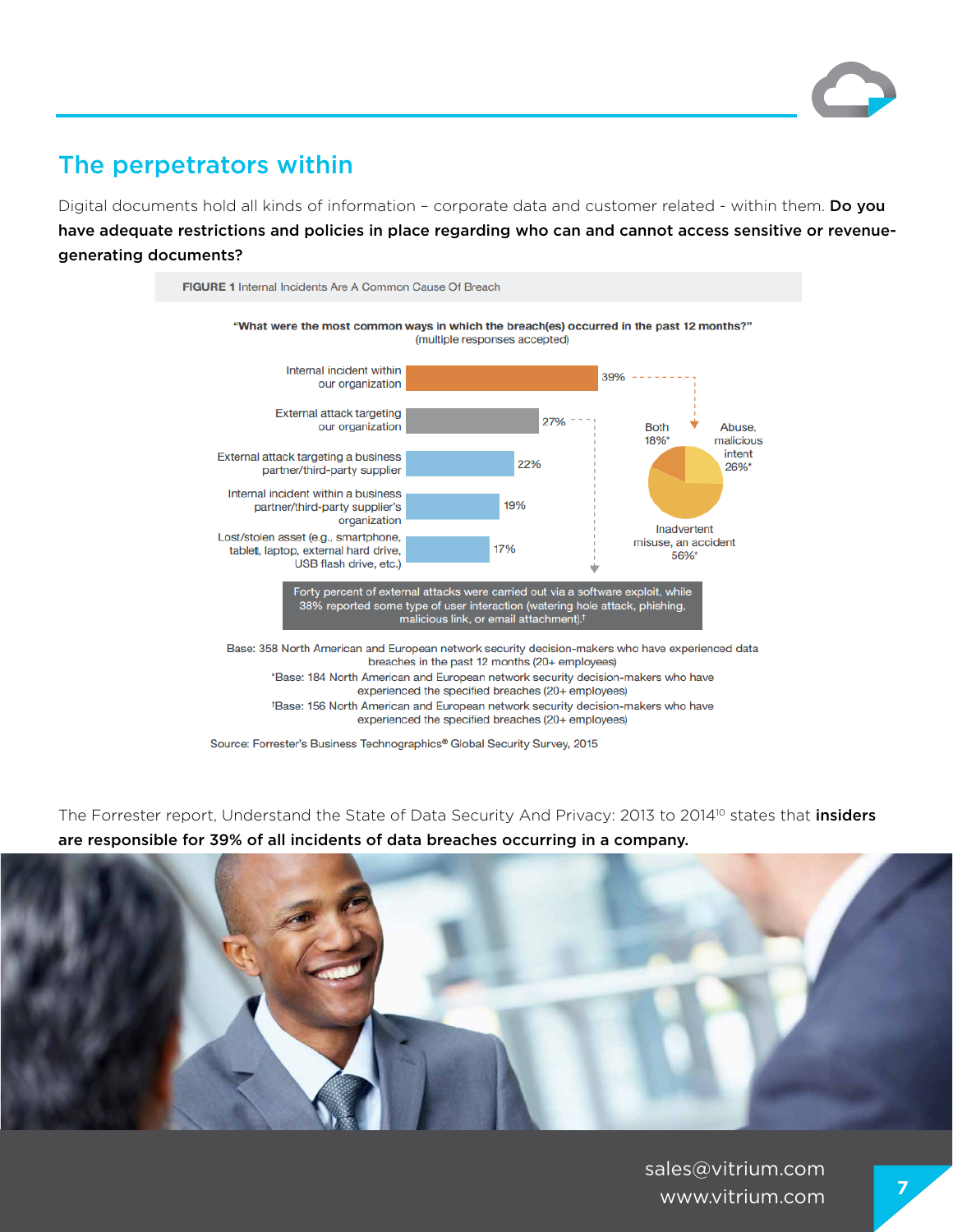

Most mistakes are inadvertent and stem from an unfamiliarity or poorly understood data use and governance policies. These risks are exacerbated by the BYOD culture of storing data across various devices. However, breach incidences also include data abuse by unscrupulous insiders. If you cannot change the way you work, you can strike a balance between security and access to continue delivering a good reader experience.

Defining data and roles for users in an easily understandable way that doesn't interfere with experience or ability to work doesn't have to be challenging. It is an initiative that can be successful if you leverage the right document security tools.

#### Litigation & legislation - corporate risk and exposure

No matter how it happened, in your customers' minds, it's your fault. Cybersecurity is now a persistent

legal risk as it is becoming more common for class action suits to be filed against corporations who do not institute sufficient information protection measures.

Companies may find that they are more legally vulnerable now than in the past. For example, Target's data breach exposed the company to class action litigation<sup>11</sup> as a result, and Home Depot<sup>12</sup> is also experiencing similar pains due to their breach.

In addition, the legislative environment is becoming more and more concerned with personal privacy. In light of the recent large data breaches, fomer US President Obama proposed two new laws<sup>13</sup> to deal with personal privacy, whether or not these become law, corporate decision makers should be aware the environment is less and less tolerant. In many states, and federally, legislation is being proposed and implemented to harden privacy laws.

Also, companies are experiencing additional costs in data loss ("cyber") insurance coverage<sup>14</sup>. Sales have risen by more than 30% in recent years,

" If we're going to be connected, then we need to be protected. As Americans, we shouldn't have to forfeit our basic privacy when we go online to do our business. Each of us as individuals have a sphere of privacy around us that should not be breached, whether by our government, but also by commercial interests."

> - President Obama, January 2015

as it becomes more and more necessary for companies to cover their increased risk and take cyber threats seriously.

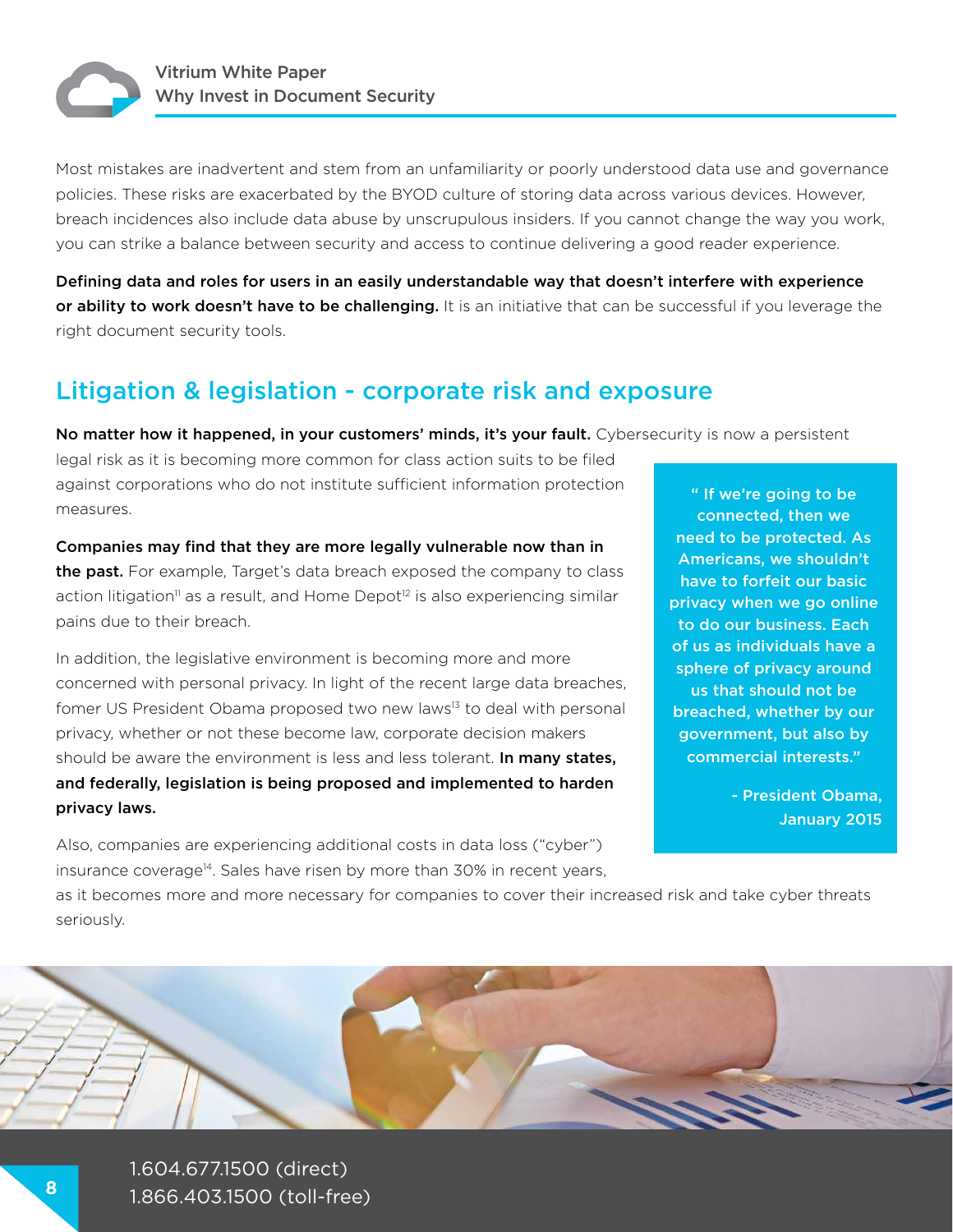

### Does your integration strategy include a document security element?

Governance and risk officers are demanding that IT have at least some data and content loss prevention controls in place. Without such controls, securing investment for integration can be an uphill task. By making data (and content) security, privacy and governance key elements of any integration strategy, you can move forward with your integration goals. Given that, on an average, 32% of business-critical processes involve file transfers, a suitable document-level protection solution is vital to any integration strategy.

#### Security is a brand differentiator

A document protection system is a competitive differentiator. Information security is not just a window dressing when presenting your business case but a critical factor that customers and clients peruse to justify buying from or partnering with you.

With incidences of leaked documents and information breaches making headline news and an understanding among consumers that cyber crimes are becoming more frequent, impactful and sophisticated, you have an opportunity to make a strong business case for document-level protection. In fact, you can also push document security to the forefront as a profit protector and generator before the executive board. The business value of document security can become a source of competitive advantage.

#### IT security budgets are rising

According to Forrester Research, at 17%, data security accounted for the second largest portion of the IT security technology budget in 2013, after network security. 35% of firms planned to increase their spending in this area in 2014. Gartner, in its 2013 Global Risk Management Survey<sup>15</sup> also reports an increase in IT security budgets.

The rise in IT security spending is not just a response to the increasing incidence of data breaches suffered by big companies, but a necessity given the increasing work collaboration between peers and business partners in today's corporate landscape. Forrester report Market Trends: Secure File Sharing and Collaboration in the Enterprise, Q1 2014<sup>16</sup> states that **97% of information workers collaborate with peers on a daily basis; 76%** with clients or customers; and 64% with partners, vendors and suppliers.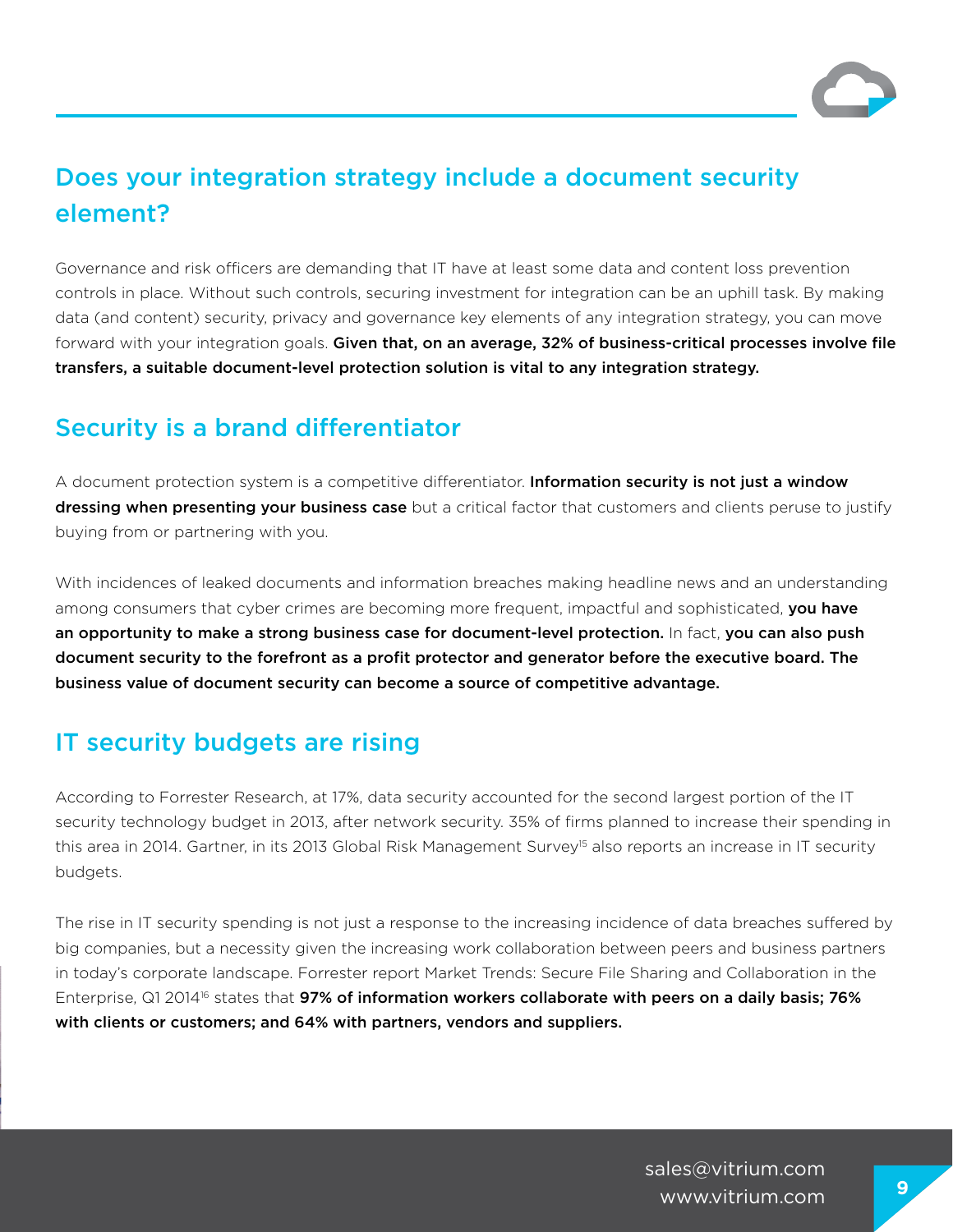

Aiding collaboration are multiple devices, with 61% of workers using some kind of mobile device – smartphone, tablet or laptop – for work. 53% use three or more devices to accomplish their jobs. Also, file sharing occurs most commonly through USB flash drives, email and CD/DVDs. The ubiquity of sharing devices in a collaborative work environment poses the inevitable risk of failures in secure data handling these documents.

#### Worried about file security in the cloud?

Companies have voiced their concern about the security of cloud-hosted files. There are some who argue that the widely distributed nature of cloud computing makes it a risky proposition as far as security is concerned. The counterargument is that security in data centers surpasses those on the public cloud.

Also, instances of brazen data breaches have involved laptops being stolen from cars or bars and disgruntled employees making off with gigabytes of data on USB drives. Google and Microsoft have publicly declared that the cloud is now safe enough $17$ .

2013 cloud security report Targeted Attacks and Opportunistic Hacks<sup>18</sup> reached the following conclusions after examining the frequency and nature of security incidents occurring in the cloud hosting provider (CHP) and enterprise data center environments of 1,801 organizations:

- The cloud is as safe as enterprise data centers
- Attacks in the cloud are crimes of opportunity while those in data center environments are targeted and sophisticated.
- The ubiquity of sharing devices in a collaborative work environment poses the inevitable risk of failures in secure data handling documents.

• In both environments, web application attacks are most frequent. Enterprise data center customers are more likely to be at the receiving end of these attacks (15 per cent) than CHP customers (3 per cent).

The study also found that though financial services represent a most attractive target for attacks, they are not a target of opportunity but of choice. Media organizations, on the other hand, accounted for a higher number of incidents in the study. They tend to be less stringent about implementing security measures despite the fact that their content assets are of great interest.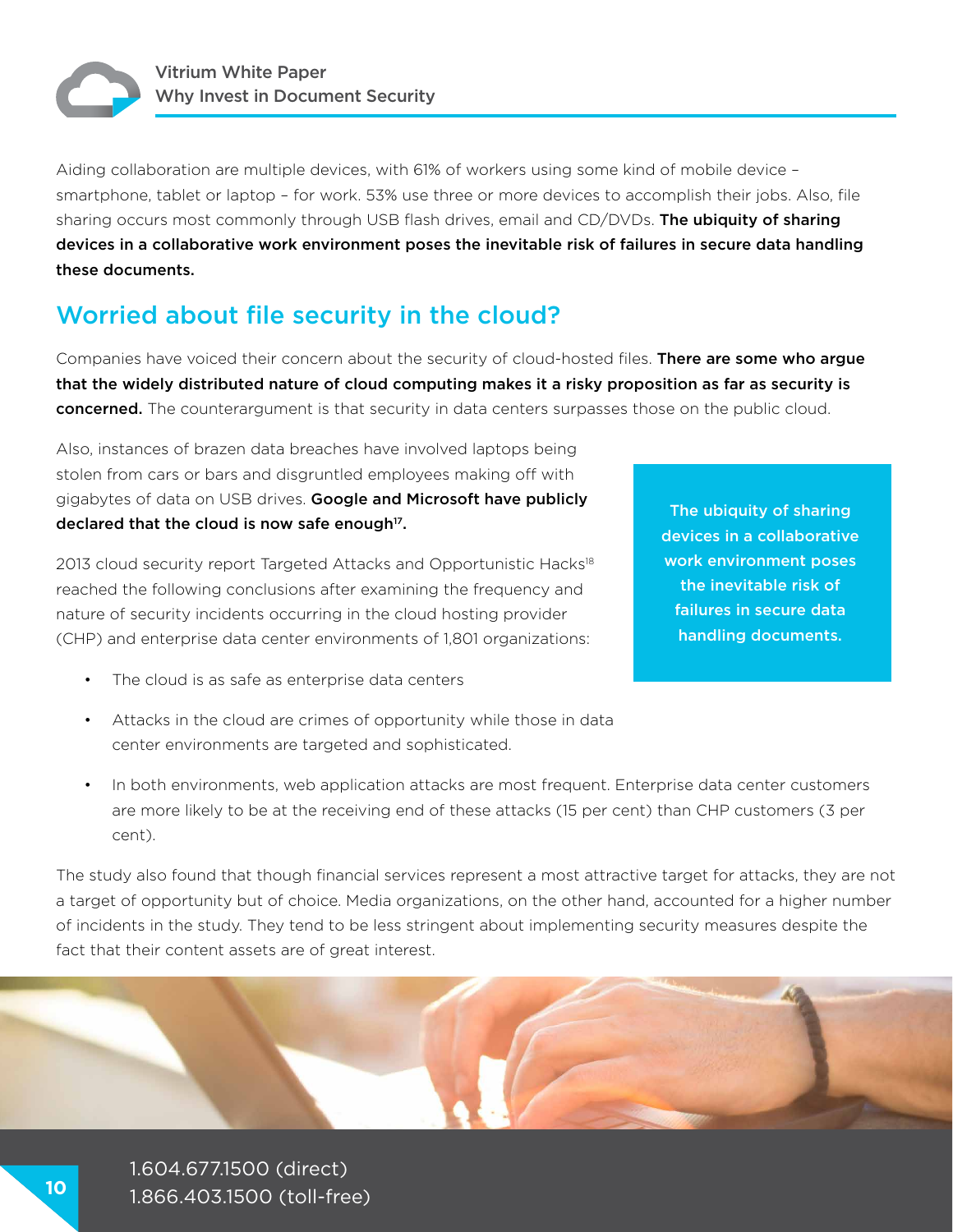

Other industries of interest to attackers include IT services, e-commerce, manufacturing and energy. A different report by Alert Logic State of Cloud Security Bulletin: Information Security in the Energy Sector<sup>19</sup> revealed that companies in the energy sector are lucrative targets for cyber attacks.

In some instances, the attacks intend to steal consumers' personal information, but in most cases, the attackers are gunning for confidential, proprietary and valuable private sector files on survey, geological, research and technology-related data as well as intellectual property and details about financial deals that can later be sold to competitors, used in negotiations, media leaks, or even for extortion.

Document protection is an issue of corporate value. Compromising on corporate value can have a disastrous effect on your bottom line, reputation and competitive advantage.

Learn more about how a document security solution like Vitrium Security can help in protecting your organization's digital assets. Learn more in the next few pages.

- 2. France's DCNS says India submarine data leak may be "economic warfare. Reuters. 2016.
- 3. Federal Reserve Fines Goldman Sachs \$36 Million in Document Leak. NewYork Times, 2016
- 4. The cyberattack on Sony Pictures made employees collateral damage, WashingtonPost.com
- 5 Target's Cyber Attack Fallout Cost \$148M in Q2; \$38M to Insurers, CarrierManagement.com
- 6 Home Depot Confirms Data Breach, Investigating Transactions From April Onward, Forbes.com
- 7 2016 Cost of Data Breach Study: Global Analysis, Ponemon Institute, IBM.com
- 8 Dropbox confirms security breach, Information-Age.com
- 9 86% of customers would shun brands following a data breach, RealWire.com
- 10 Understand The State of Data Security and Privacy: 2015 to 2016, Forrester
- 11 One Year Later: Consumers Can Protect Against Target in Data Breach Lawsuit, AboveTheLaw.com
- 12 Home Depot facing dozens of data breach lawsuits, Fortune.com
- 13 Obama to Call for Laws Covering Data Hacking and Student Privacy, NYTimes.com
- 14 AIG: Cyber insurance sales have risen by 30%, SCMagazineUK.com
- 15 IT Security Budgets Rise as Data Breach Fear Spreads, Gartner Blog
- 16 Market Trends: Secure File Sharing and Collaboration in the Enterprise, Q1 2014, Forrester
- 17 Google, Microsoft agree: Cloud is now safe enough to use, CNET.com
- 18 2013 State of Cloud Security Report from Alert Logic, SiliconAngle.com
- 19 Attackers Ramp Up Threats to the Energy Sector, InfoSecurity-Magazine.com

<sup>1</sup> Managing cyber risks in an interconnected world. Key findings from The Global State of Information Security® Survey 2015, PWC. com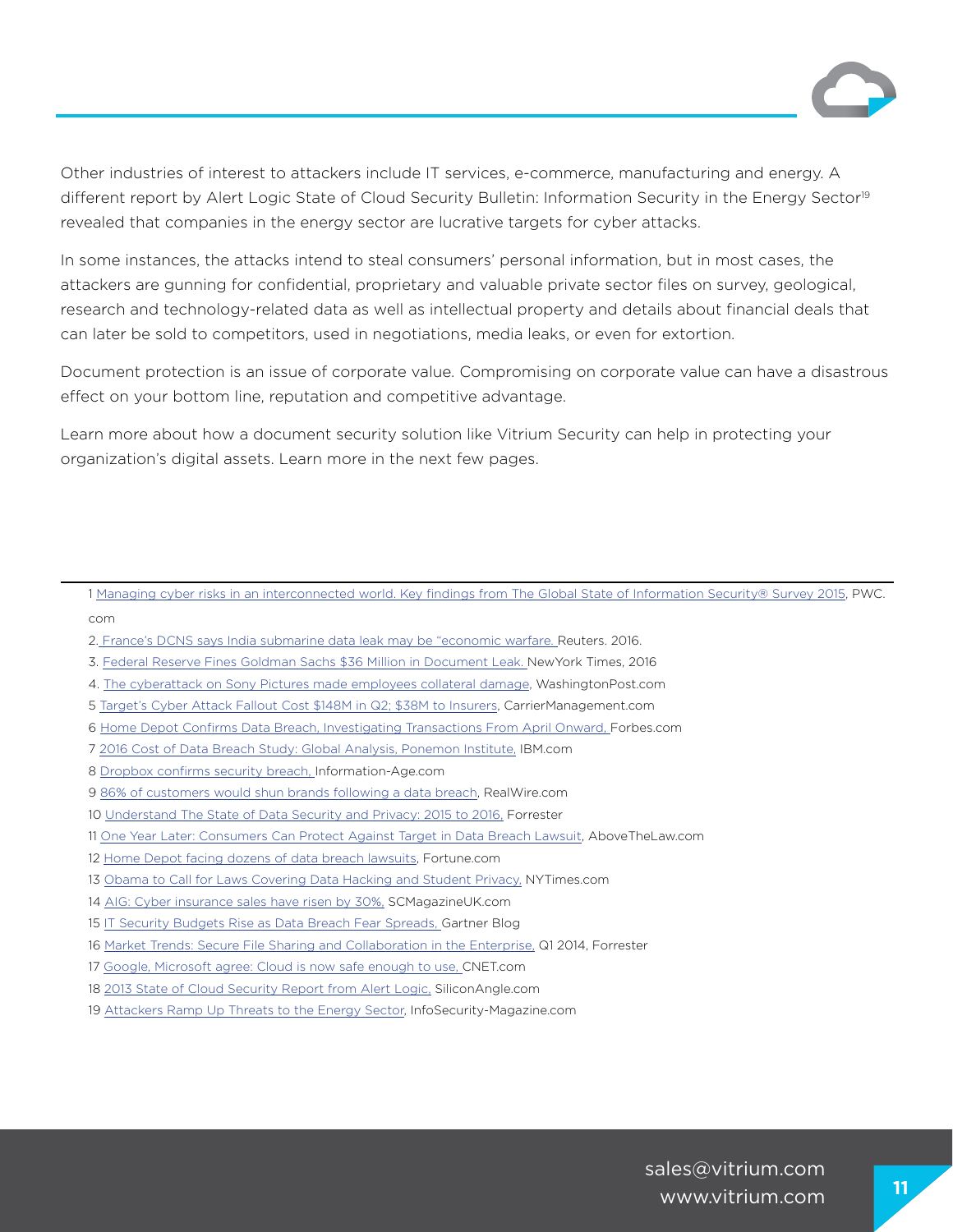

#### About Vitrium Security

We invite you to explore some of the benefits of using Vitrium Security. Our popular document protection software can help you limit the risk of your content being copied, leaked, shared, or stolen. Your PDF and Office files are instantly protected, ready to be distributed, and easily viewed by your audience. You can choose to publish the secured content to a user portal, send via email, or post to your own website, document management system, learning management system (LMS), eCommerce site, or other portal. Whatever method you choose, the files always remain secured no matter where they go.

#### Benefits of Vitrium Security

**Easy to use, for you and your audience.** Vitrium's intuitive **Easy to use, for you and your audience.** Vitrium's intuitive software lets you manage your files, set up users and groups (this can also be managed through a separate system or

Vitrium Security is trusted by hundreds of companies around the world to protect their documents and millions of readers have accessed our

database), define DRM policies, choose your distribution method, and access real-time analytical reports. Your audience easily accesses your content on any device, without the need for plug-ins or apps.

**Distribute your files with confidence.** Your files are secured with Vitrium's military grade 256-bit AES encryption, and the layers of protection travel with your file, online or offline, so that even in case of theft or leak, your content remains secured. After uploading your files to Vitrium Security, you will have access to a secured PDF or a secured Weblink to share with your audience.

. C

**Your content, your power to decide.** Vitrium Security gives you full control over your content - you can block printing & copying, set browser limits, apply dynamic watermarks, set expiry dates, and more. You can also retain this control after the content has been distributed as you can revoke a document at any time, replace the content, or deactivate a user – all within the Vitrium admin panel.



**Set up your own customizable content portal.** Securely distribute your documents via Vitrium Security's customizable user portal, where authorized audience accesses all documents associated with their account in one place. Provide the best experience to by customizing with your colors and logo, and a customizable URL.



**Improve the way you do business.** With Vitrium Security's dashboard and analytical reports, you can track the activity of your users and their behaviors, providing you insight into your business. Know which files are being accessed, what pages are being read, and which users are truly engaged. With Vitrium's new User Portal, your document store is instantly created and tracked.